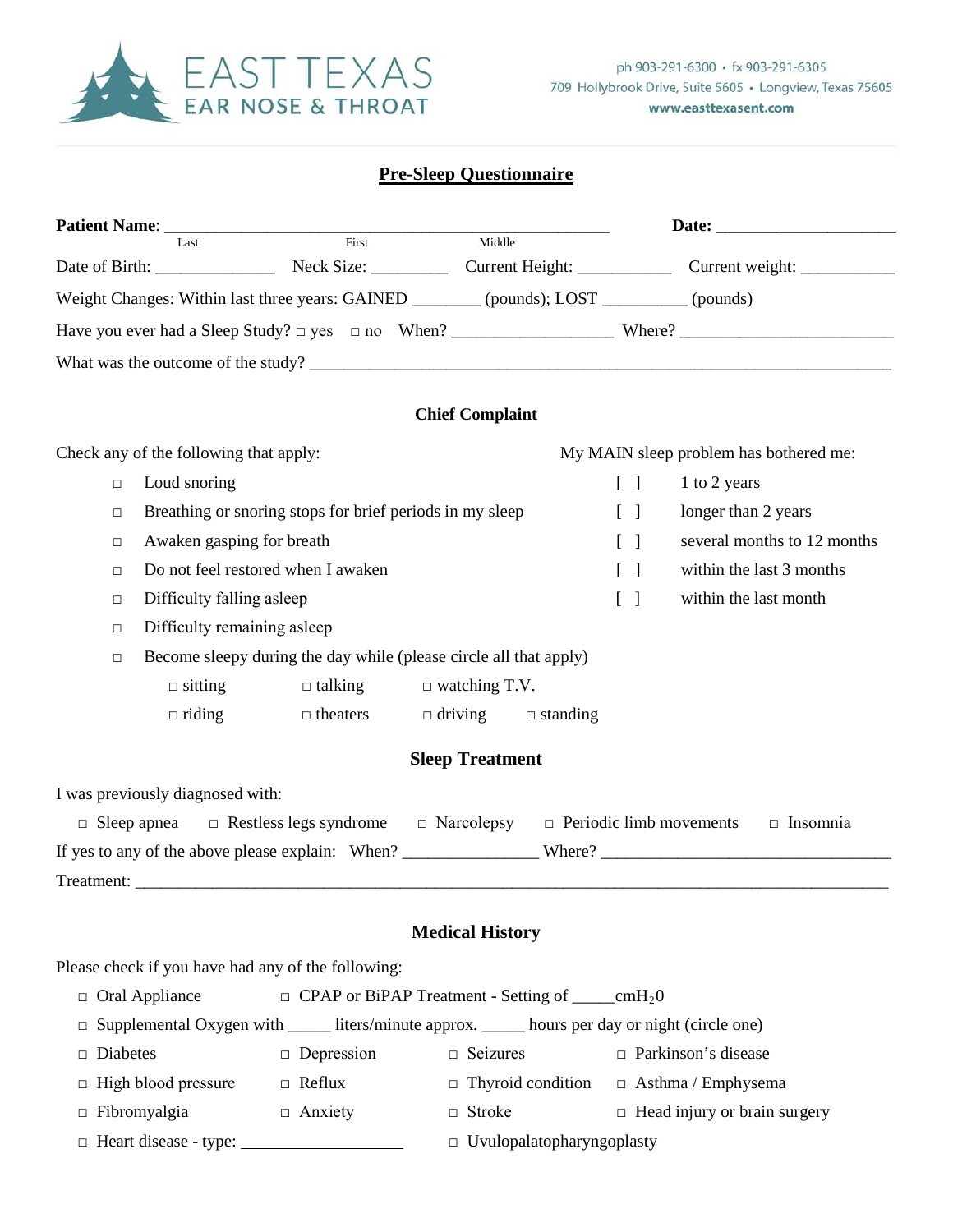

|                                                      | $\Box$ Tonsillectomy                                                            |  | $\Box$ Adenoidectomy |  | $\Box$ Laser or other procedure on uvula |                           |  |                                                                                                                           |  |
|------------------------------------------------------|---------------------------------------------------------------------------------|--|----------------------|--|------------------------------------------|---------------------------|--|---------------------------------------------------------------------------------------------------------------------------|--|
| $\Box$ Sinus, deviated septum or turbinate reduction |                                                                                 |  |                      |  |                                          | $\Box$ Mandibular surgery |  |                                                                                                                           |  |
|                                                      | $\Box$ Pain which disrupts sleep. The typical location(s) for this pain is/are: |  |                      |  |                                          |                           |  |                                                                                                                           |  |
|                                                      |                                                                                 |  |                      |  |                                          |                           |  | $\Box$ Headaches $\Box$ Neck $\Box$ Back $\Box$ Chest $\Box$ Limb $\Box$ Abdominal $\Box$ Pelvic $\Box$ Joint (arthritis) |  |
|                                                      | $\Box$ Other medical problems which may affect sleep:                           |  |                      |  |                                          |                           |  |                                                                                                                           |  |

# **Symptoms During Sleep**

Indicate if you experience the following symptoms when trying to sleep and after awakening:

| Yes | <b>Symptoms</b>                                                             |  |  |  |  |  |
|-----|-----------------------------------------------------------------------------|--|--|--|--|--|
|     | Memory impairment                                                           |  |  |  |  |  |
|     | Inability to concentrate                                                    |  |  |  |  |  |
|     | Fatigue                                                                     |  |  |  |  |  |
|     | Anxiety                                                                     |  |  |  |  |  |
|     | Depression                                                                  |  |  |  |  |  |
|     | Awaken with sore throat and hoarse                                          |  |  |  |  |  |
|     | Morning headaches                                                           |  |  |  |  |  |
|     | Awaken with a dry mouth                                                     |  |  |  |  |  |
|     | Feeling tired and sleepy during the daytime                                 |  |  |  |  |  |
|     | Sudden paralysis or feel your body go limp when you are angry or excited    |  |  |  |  |  |
|     | Frequent arousals from sleep and cannot return to sleep                     |  |  |  |  |  |
|     | Wakes for unknown reasons                                                   |  |  |  |  |  |
|     |                                                                             |  |  |  |  |  |
|     | Restless sleep                                                              |  |  |  |  |  |
|     | Confusion after awakening                                                   |  |  |  |  |  |
|     | Creeping or crawling sensation in your legs before falling asleep           |  |  |  |  |  |
|     | Legs or arms jerking during sleep                                           |  |  |  |  |  |
|     | Sleep talking                                                               |  |  |  |  |  |
|     | Sleep walking                                                               |  |  |  |  |  |
|     | <b>Nightmares</b>                                                           |  |  |  |  |  |
|     | Heartburn, sour belches, regurgitation, or indigestion which disrupts sleep |  |  |  |  |  |
|     | Frequent urination disrupting sleep                                         |  |  |  |  |  |
|     | Teeth grinding                                                              |  |  |  |  |  |
|     | Wheezing or cough disrupting sleep                                          |  |  |  |  |  |
|     | Sinus trouble, nasal congestion or post-nasal drip interfering with sleep   |  |  |  |  |  |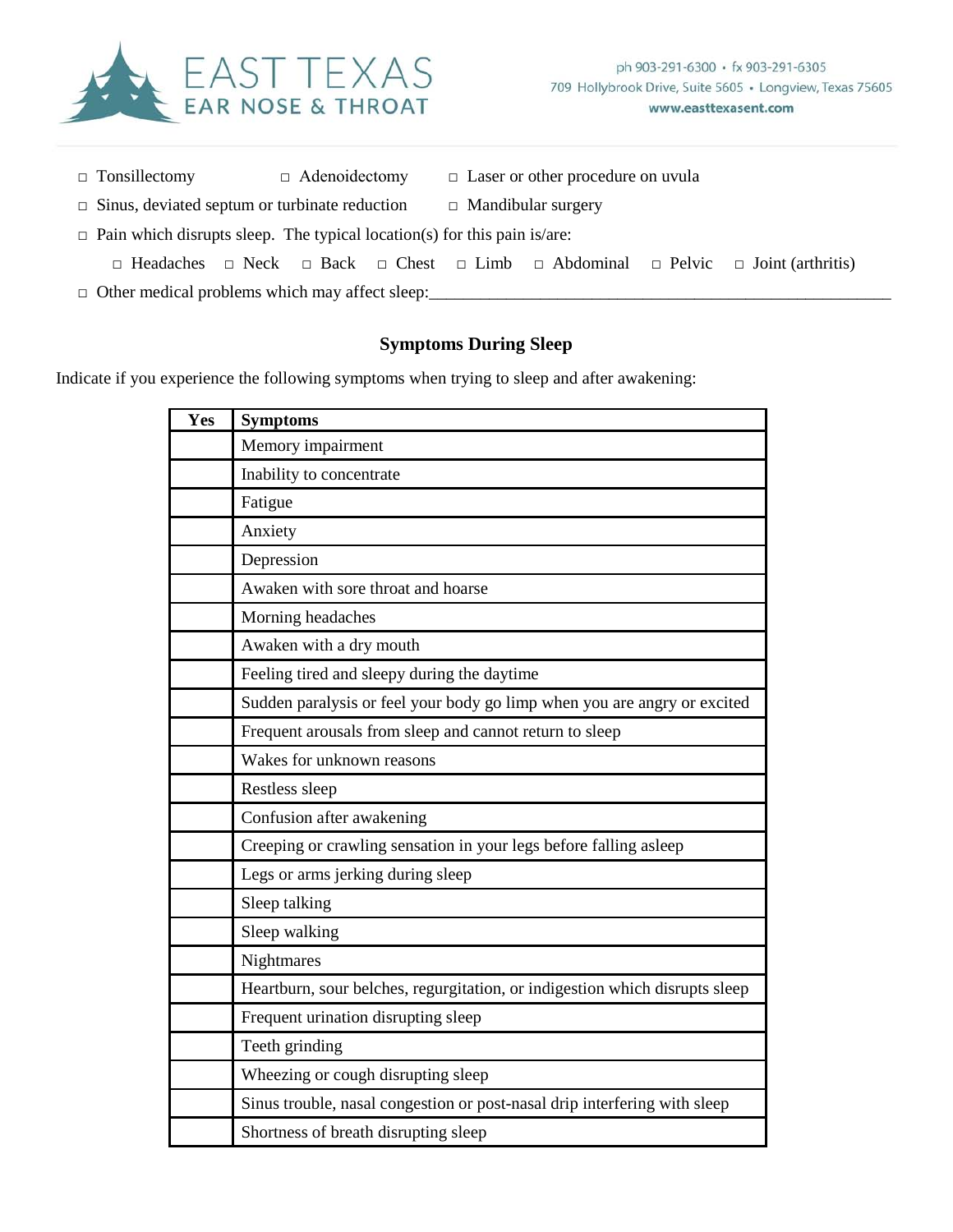

### **Social History**

Do you smoke? □ yes □ no Did you previously smoke? □ yes □ no When did you quit? \_\_\_\_\_\_\_\_\_\_\_\_\_\_\_ How many years of smoking? How much per day? Do you drink alcohol?  $\Box$  yes  $\Box$  no How much? \_\_\_\_\_\_\_\_\_\_ drinks per (day/week/month) (please circle) How much caffeinated coffee, tea or cola do you drink daily?

#### **Environment**

Is your bedroom (loud/quiet) and (light/dark)? (please circle)

Is your mattress (soft/hard/just right)? (please circle)

Do you go to sleep with the television on?  $\Box$  yes  $\Box$  no

Is your sleep disturbed because of your bed partner or others in your household?  $\Box$  yes  $\Box$  no

### **Epworth Sleepiness Scale**

How likely are you to doze off or fall asleep in the following situations, in contrast to feeling just tired? This refers to your usual way of life in recent times. If you have not done some of these activities recently, please try to estimate how you would typically respond. Use the following scale to choose the most appropriate number for each situation:

**0** = would **never** doze  $\vert$  **1** = **slight** chance of dozing  $\vert$  **2** = **moderate** chance of dozing  $\vert$  **3** = **high** chance of dozing

| <i>Situation</i>                                                    |              |              | Chance of Dozing |   |
|---------------------------------------------------------------------|--------------|--------------|------------------|---|
|                                                                     | $\mathbf{0}$ | $\mathbf{1}$ | $\mathbf{2}$     | 3 |
|                                                                     | $\mathbf{0}$ | 1            | 2                | 3 |
| Sitting, inactive, in a public place (e.g., a theater or a meeting) | $\mathbf{0}$ | 1            | 2                | 3 |
|                                                                     | $\mathbf{0}$ | 1            | 2                | 3 |
|                                                                     | $\mathbf{0}$ | 1            | 2                | 3 |
|                                                                     | $\mathbf{0}$ | 1            | 2                | 3 |
|                                                                     | $\mathbf{0}$ | $\mathbf{1}$ | 2                | 3 |
|                                                                     | $\mathbf{0}$ | 1            | 2                | 3 |
| Total                                                               |              |              |                  |   |

## **Medication**

| Do you take anything to help you sleep? $\Box$ Yes $\Box$ No If so, what do you take? |  |
|---------------------------------------------------------------------------------------|--|
| How often?                                                                            |  |
| Are you allergic to certain things touching your skin? $\Box$ Yes $\Box$ No What?     |  |
|                                                                                       |  |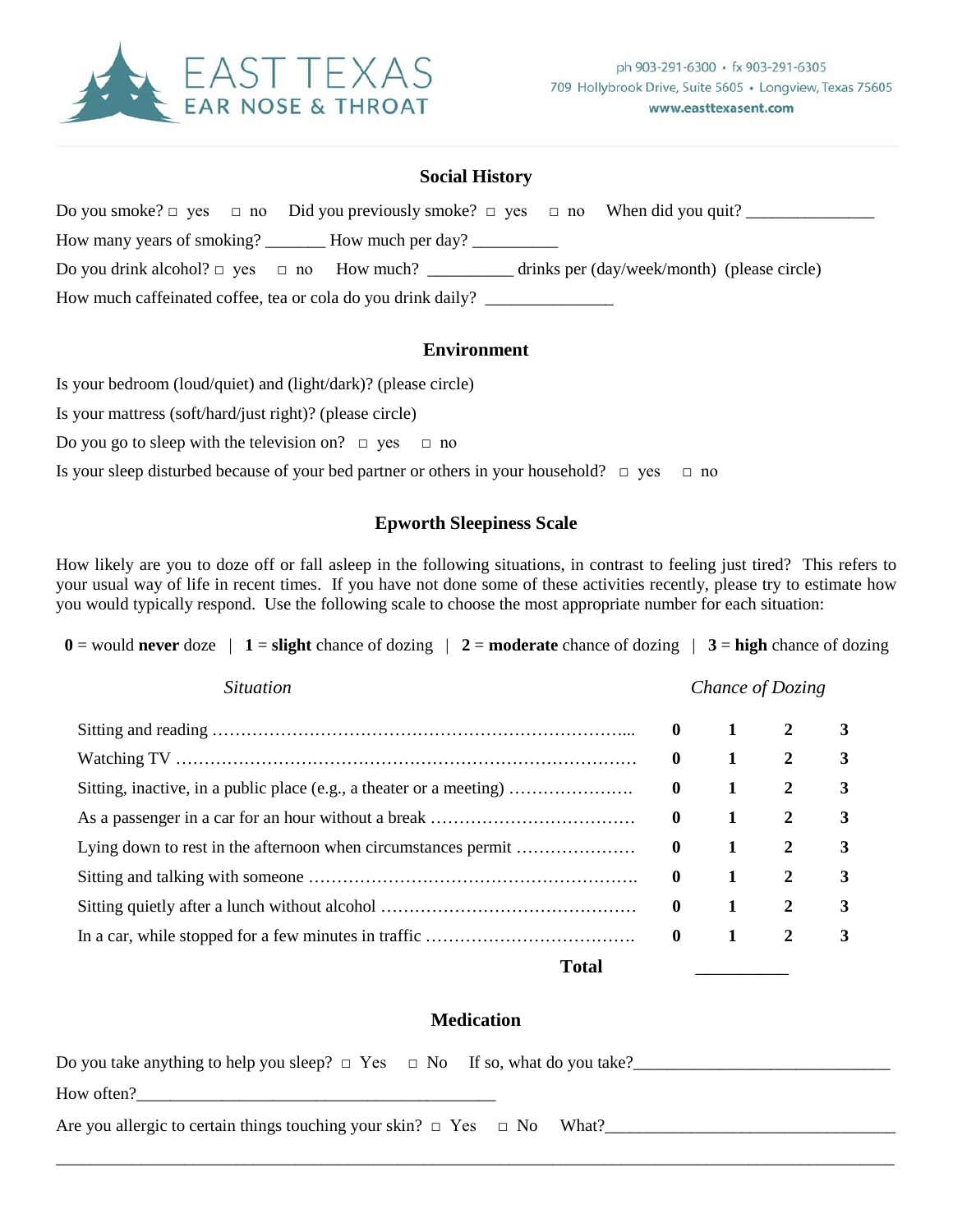

| <b>DRUG ALLERGIES</b> | <b>TYPE OF REACTION</b> |
|-----------------------|-------------------------|
|                       |                         |
|                       |                         |
|                       |                         |
|                       |                         |
|                       |                         |

Please list all current medications, including all vitamins, herbals, over-the-counters, and prescriptions

|                            | <b>PRESCRIBED (RX)</b>                      |               |                  |
|----------------------------|---------------------------------------------|---------------|------------------|
| <b>MEDICATION NAME AND</b> | or OVER THE                                 | <b>DOSAGE</b> | <b>FREQUENCY</b> |
| <b>STRENGTH</b>            | <b>COUNTER (OTC)</b>                        |               |                  |
|                            | $\square$ RX                                |               |                  |
|                            | <b>OTC</b><br>$\Box$                        |               |                  |
|                            | $\Box$<br><b>RX</b>                         |               |                  |
|                            | $\Box$<br><b>OTC</b>                        |               |                  |
|                            | $\Box$<br><b>RX</b>                         |               |                  |
|                            | $\Box$<br><b>OTC</b>                        |               |                  |
|                            | $\Box$<br><b>RX</b>                         |               |                  |
|                            | <b>OTC</b><br>$\Box$                        |               |                  |
|                            | $\Box$<br><b>RX</b>                         |               |                  |
|                            | $\Box$<br><b>OTC</b>                        |               |                  |
|                            | <b>RX</b><br>$\Box$                         |               |                  |
|                            | <b>OTC</b><br>$\Box$                        |               |                  |
|                            | $\Box$<br><b>RX</b><br>$\Box$               |               |                  |
|                            | <b>OTC</b>                                  |               |                  |
|                            | $\Box$<br><b>RX</b><br>$\Box$<br><b>OTC</b> |               |                  |
|                            |                                             |               |                  |
|                            | $\Box$<br><b>RX</b><br><b>OTC</b><br>$\Box$ |               |                  |
|                            | $\Box$                                      |               |                  |
|                            | <b>RX</b><br><b>OTC</b><br>$\Box$           |               |                  |
|                            | $\Box$<br><b>RX</b>                         |               |                  |
|                            | $\Box$<br><b>OTC</b>                        |               |                  |
|                            | $\Box$<br><b>RX</b>                         |               |                  |
|                            | $\Box$<br><b>OTC</b>                        |               |                  |
|                            | $\Box$<br><b>RX</b>                         |               |                  |
|                            | $\Box$<br><b>OTC</b>                        |               |                  |
|                            | <b>RX</b><br>$\Box$                         |               |                  |
|                            | <b>OTC</b><br>$\Box$                        |               |                  |